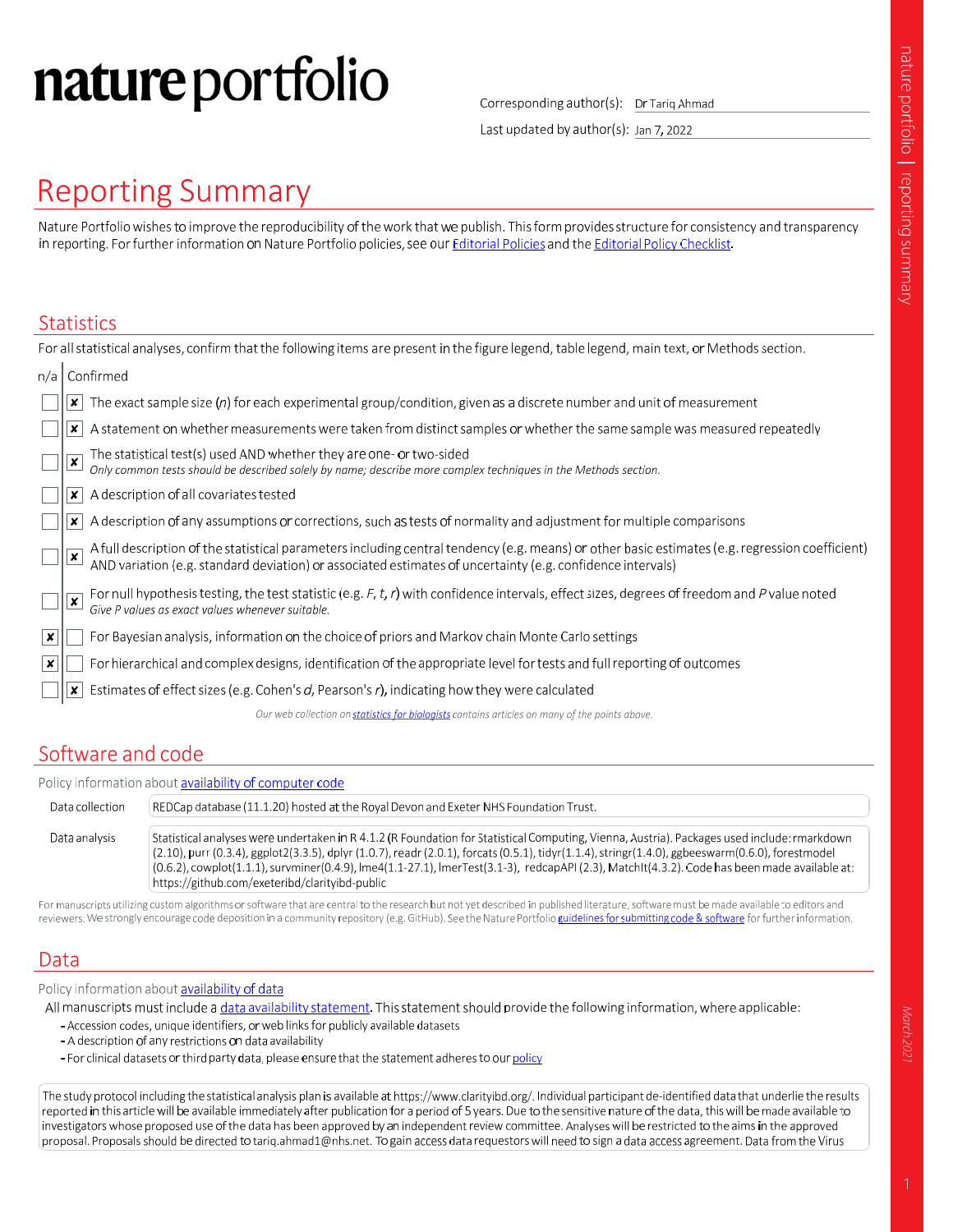Watch study is currently being archived on the Office of National Statistics Secure Research Service and will be available shortly. Source data are provided with this paper.

# Field-specific reporting

Please select the one below that is the best fit for your research. If you are not sure, read the appropriate sections before making your selection.

 $\boxed{\textbf{x}}$  Life sciences **EX** Behavioural & social sciences **EX** Ecological, evolutionary & environmental sciences

For a reference copy of the document with all sections, see nature.com/documents/nr-reporting-summary-flat.pdf

# Life sciences study design

All studies must disclose on these points even when the disclosure is negative.

| Sample size     | The sample size for CLARITY IBD was based on the number of participants required to demonstrate a difference in the impact of infliximab and<br>vedolizumab on seroprevalence and seroconversion following SARS-CoV-2 infection, with an estimated background seroprevalence of 0.05.<br>We calculated that a sample of 6970 patients would provide 80% power to detect differences in the seroprevalence of SARS-CoV-2 antibodies<br>in infliximab- compared with vedolizumab-treated patients, whilst controlling for immunomodulator status at the 0.05 significance level.<br>Here, we report data from participants who had received uninterrupted biologic therapy since recruitment and had an antibody test<br>performed between 14 and 70 days after a second dose of the either the BNT162b2 and ChAdOx1 nCoV-19 SARS-CoV-2 vaccines |
|-----------------|------------------------------------------------------------------------------------------------------------------------------------------------------------------------------------------------------------------------------------------------------------------------------------------------------------------------------------------------------------------------------------------------------------------------------------------------------------------------------------------------------------------------------------------------------------------------------------------------------------------------------------------------------------------------------------------------------------------------------------------------------------------------------------------------------------------------------------------------|
| Data exclusions | T cell data was excluded if response to the positive control anti-CD3 stimulation was <200 SFC per 10^6 PBMC.                                                                                                                                                                                                                                                                                                                                                                                                                                                                                                                                                                                                                                                                                                                                  |
| Replication     | Sensitivity analyses to control for the effect of immunomodulator use, and propensity matching to account for other significant differences in<br>baseline variables were undertaken which replicated the primary findings. Rmarkdown was used to ensure reproducibility of all analyses.                                                                                                                                                                                                                                                                                                                                                                                                                                                                                                                                                      |
| Randomization   | Not applicable - observational study.                                                                                                                                                                                                                                                                                                                                                                                                                                                                                                                                                                                                                                                                                                                                                                                                          |
| Blinding        | Not applicable - observational study                                                                                                                                                                                                                                                                                                                                                                                                                                                                                                                                                                                                                                                                                                                                                                                                           |

# Reporting for specific materials, systems and methods

We require information from authors about some types of materials, experimental systems and methods used in many studies. Here, indicate whether each material, system or method listed is relevant to your study. If you are not sure if a list item applies to your research, read the appropriate section before selecting a response.

#### Materials & experimental systems

| Methods |  |
|---------|--|
|         |  |

| n/a | Involved in the study            | n/a | Involved in the study  |
|-----|----------------------------------|-----|------------------------|
| ×   | Antibodies                       | ×   | ChIP-sea               |
| ×   | Eukaryotic cell lines            | ×   | Flow cytometry         |
| ×   | Palaeontology and archaeology    | ×   | MRI-based neuroimaging |
| ×   | Animals and other organisms      |     |                        |
|     | Human research participants<br>x |     |                        |
|     | Clinical data<br>x               |     |                        |

#### Human research participants

Dual use research of concern

 $\overline{\mathbf{x}}$ 

| Policy information about studies involving human research participants |                                                                                                                                                                                                                                                                                                                                                                                                                                                                                                           |  |  |
|------------------------------------------------------------------------|-----------------------------------------------------------------------------------------------------------------------------------------------------------------------------------------------------------------------------------------------------------------------------------------------------------------------------------------------------------------------------------------------------------------------------------------------------------------------------------------------------------|--|--|
| Population characteristics                                             | Population characteristics are provided in Table 1                                                                                                                                                                                                                                                                                                                                                                                                                                                        |  |  |
| Recruitment                                                            | Consecutive patients were recruited at the time of attendance at infusion units from 92 National Health Service (NHS)<br>hospitals across the UK between 22 September 2020 and 23 December 2020. The eligibility criteria were age 5 years and<br>over, a diagnosis of IBD, and current treatment with infliximab or vedolizumab for 6 weeks or more, with at least one dose of<br>drug received in the previous 16 weeks. Patients were excluded if they had participated in a SARS-CoV-2 vaccine trial. |  |  |
| Ethics oversight                                                       | The sponsor was the Royal Devon and Exeter NHS Foundation Trust and the Surrey Borders Research Ethics committee<br>approved the study (REC reference: REC 20/HRA/3114) in September 2020.                                                                                                                                                                                                                                                                                                                |  |  |

Note that full information on the approval of the study protocol must also be provided in the manuscript.